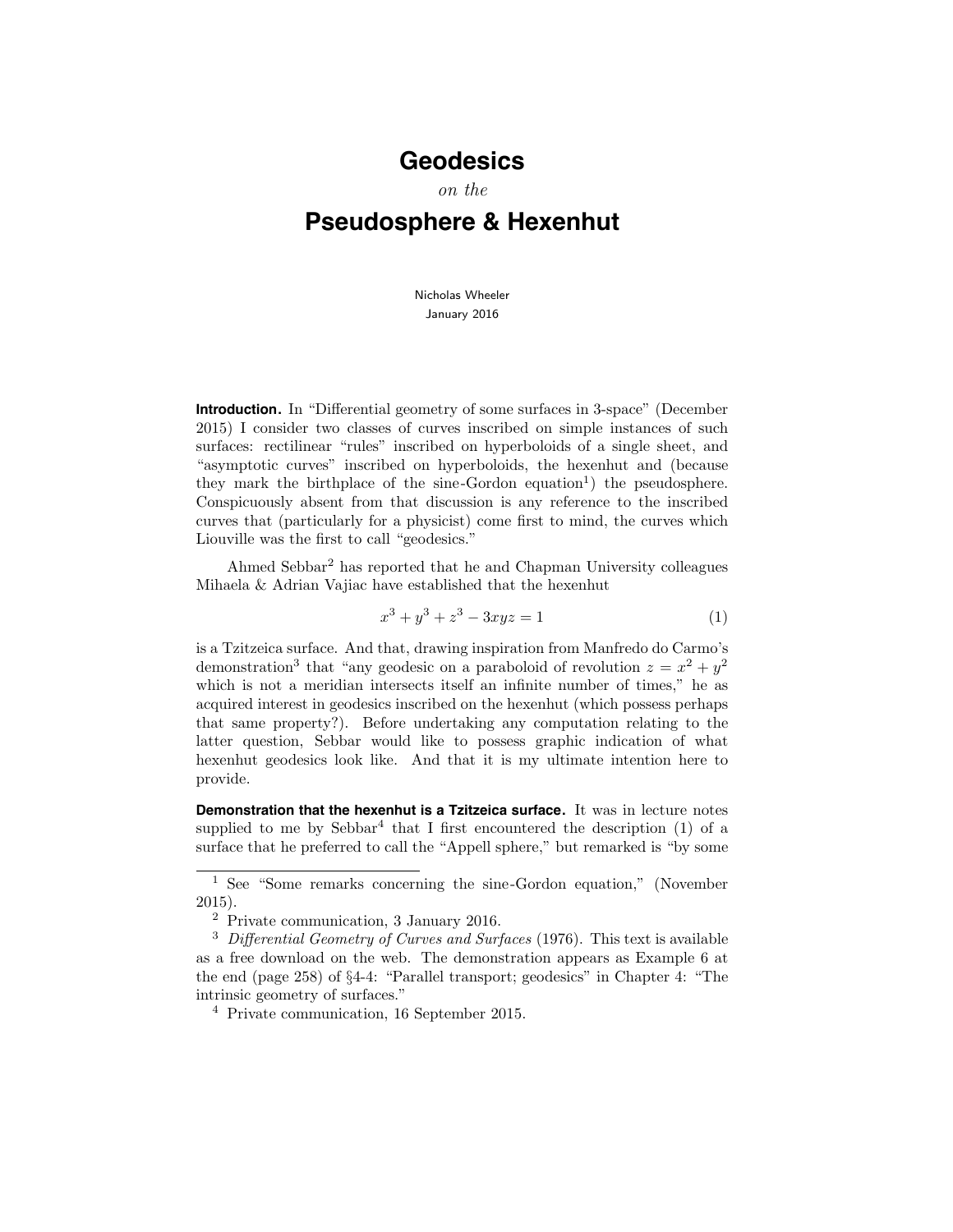## **2 Geodesics on the pseudosphere & hexenhut**

physicists called a 'hexenhut'." On consulting Google, I was referred to page 105 in C. Rogers & W. K. Schief, *Bäcklund and Darboux Transformations: Geometry* and Modern Applications in Soliton Theory (2002), a beautiful monograph which I acquired, and which has been central to my subsequent work. But only today have I noticed that the Rogers-Schief reference to "Jonas' hexenhut" occurs in a chapter devoted to Tzitzeica surfaces.<sup>5</sup> Little wonder, therefore, that—as Sebbar and colleagues have discovered, and as I show below—the hexenhut exhibits properties characteristic of Tzitzeica surfaces.

The points that satisfy (1) are seen when plotted to be symmetrically distributed about the axis indicated by the vector  $(1, 1, 1)$ . Rotate the coordinate frame so as to bring the 3-axis into alignment with that vector and find<sup>6</sup> that (1) has assumed the form

$$
z(x^2 + y^2) = \alpha^2 \quad \text{where} \quad \alpha^2 = \frac{2}{3\sqrt{3}} \tag{2}
$$

In (2) we have a surface of revolution  $\Sigma$ , of which

$$
\mathbf{r} = \begin{pmatrix} f(u)\cos v \\ f(u)\sin v \\ u \end{pmatrix} \quad \text{with} \quad f(u) = \alpha/\sqrt{u} \tag{3}
$$

provides a natural parameterization. The  $1^{\text{st}}$  and  $2^{\text{nd}}$  fundamental forms that follow from (3) supply

$$
g_{11} \equiv E = 1 + \frac{\alpha^2}{4u^3}
$$

$$
g_{12} = g_{21} \equiv F = 0
$$

$$
g_{22} \equiv G = \frac{\alpha^2}{u}
$$

$$
h_{11} \equiv e = -\frac{3\alpha^2}{2u\sqrt{4u^3\alpha^2 + \alpha^4}}
$$

$$
h_{12} = h_{21} \equiv f = 0
$$

$$
h_{22} \equiv g = \frac{2u\alpha^2}{\sqrt{4u^3\alpha^2 + \alpha^4}}
$$

Writing

$$
\mathbb{G} = \begin{pmatrix} g_{11} & g_{12} \\ g_{21} & g_{22} \end{pmatrix}, \quad \mathbb{H} = \begin{pmatrix} h_{11} & h_{12} \\ h_{21} & h_{22} \end{pmatrix}
$$

<sup>5</sup> Chapter 3: Tzitzeica Surfaces. Conjugate Nets and the Toda Lattice Scheme. The authors write at some length about the occurance of Tzitzeica surfaces in the theory of an integrable gasdynamics system, and mention in a footnote that "the hexenhut arises naturally in hydrodynamics as a free surface bounding axi-symmetric jets impinging normally on a plate and [in the theory of] whirlpools."

<sup>6</sup> The details are developed on page 21 of "Surfaces in 3-space" (December 2015). I will adopt the abbreviation surfaces in future references to that essay.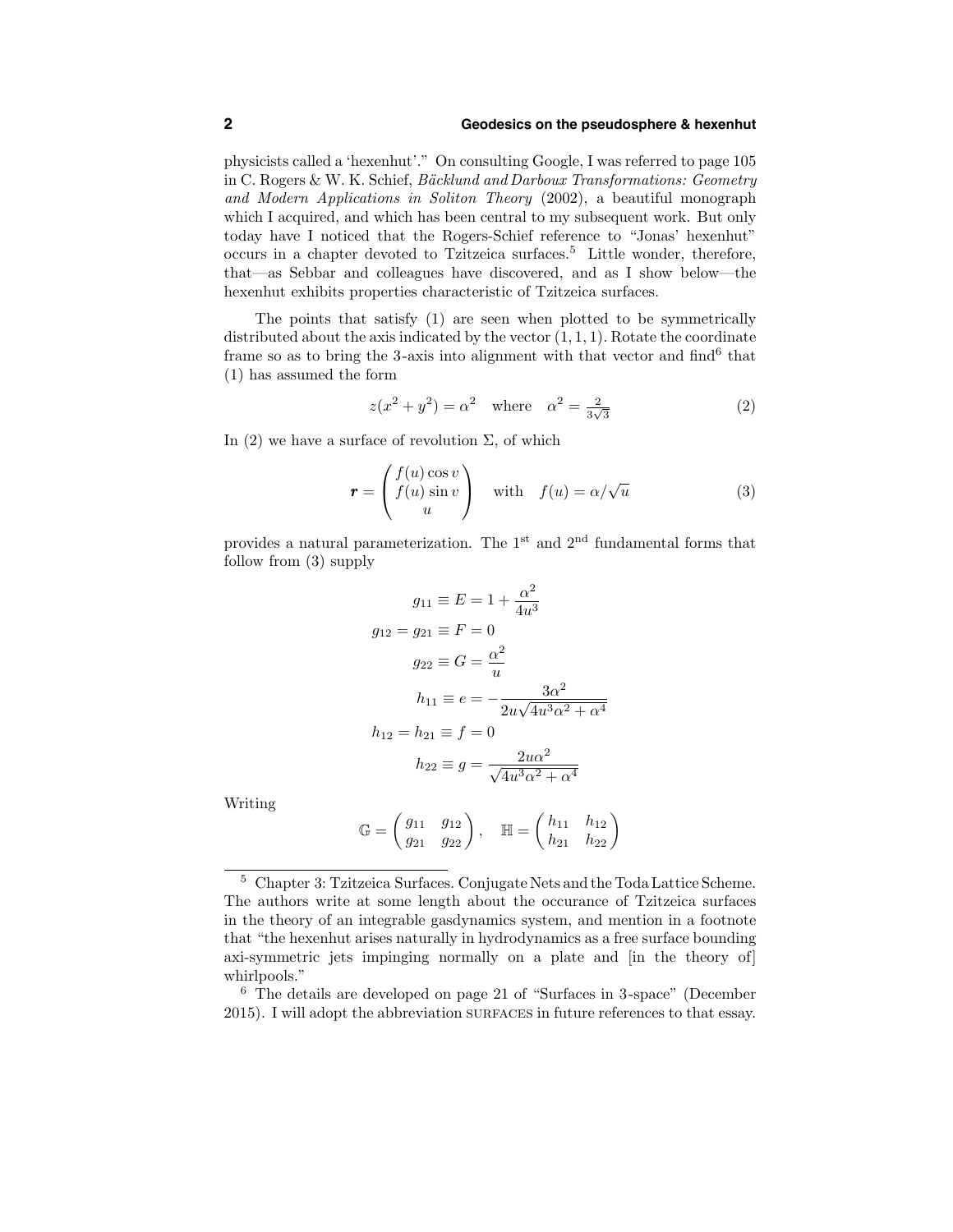## **Introduction 3**

we find that the Gaussian curvature at the point  $\{u, v\}$  is given by<sup>7</sup>

$$
K = \frac{\det \mathbb{H}}{\det \mathbb{G}} = -\frac{12u^4}{(4u^3 + \alpha^2)^2}
$$
(4)

Asymptotic curves are inscribed on  $\Sigma$  (see SURFACES, page 22) by equations of the form

$$
v(u) = \pm \beta \log(u/u_0) \quad : \quad \beta = \frac{\sqrt{3}}{2}
$$

Which is to say: we have

$$
v + \beta \log u = p \tag{5.1}
$$

$$
v - \beta \log u = q \tag{5.2}
$$

where  $(5.1)$  describes asymptotic curves of one helicity,  $(5.2)$  describes curves of the opposite helicity, and where  $\{p, q\}$  are the "asymptotic coordinates" that serve to give names to such curves; *i.e.*, to distinguish each from all others. Inversely

$$
u = \exp\left(\frac{p-q}{2\beta}\right) \tag{6.1}
$$

$$
v = \frac{p+q}{2} \tag{6.2}
$$

by virtue of which (3) acquires the  $\{p, q\}$ -parameterization

$$
\mathbf{r} = \begin{pmatrix} \alpha \exp \frac{q-p}{4\beta} \cos \frac{p+q}{2} \\ \alpha \exp \frac{q-p}{4\beta} \sin \frac{p+q}{2} \\ \exp \frac{p-q}{2\beta} \end{pmatrix}
$$
(7)

Working from (7), we (with the substantial assistance of Mathematica) find

$$
g_{11} = g_{22} = \frac{\alpha^2 (4\beta^2 + 1) \exp{\frac{q-p}{2\beta} + 4 \exp{\frac{p-q}{\beta}}}}{16\beta^2}
$$
  

$$
g_{12} = g_{21} = \frac{\alpha^2 (4\beta^2 - 1) \exp{\frac{q-p}{2\beta} - 4 \exp{\frac{p-q}{\beta}}}}{16\beta^2}
$$
(8)

To construct the 2nd fundamental form—and for another purpose peculiar to the theory of Tzitzeica surfaces—we need a description of the unit normal  $N$ at the point  $\{p, q\}$ . The unnormalized normal is

$$
\mathbf{n} = \mathbf{r}_p \times \mathbf{r}_q = \begin{pmatrix} -\frac{\alpha \exp \frac{p-q}{4\beta} \cos \frac{p+q}{2}}{2\beta} \\ -\frac{\alpha \exp \frac{p-q}{4\beta} \sin \frac{p+q}{2}}{2\beta} \\ -\frac{\alpha^2 \exp \frac{q-p}{2\beta}}{4\beta} \end{pmatrix}
$$
(9.1)

which gives

$$
\mathbf{n} \cdot \mathbf{n} = \frac{4\alpha^2 \exp \frac{p-q}{2\beta} + \alpha^4 \exp \frac{q-p}{\beta}}{16\beta^2}
$$
(9.2)

<sup>&</sup>lt;sup>7</sup> In a draft version of surfaces the denominator is written  $(4u^2 + \alpha^2)^2$ , which is incorrect.